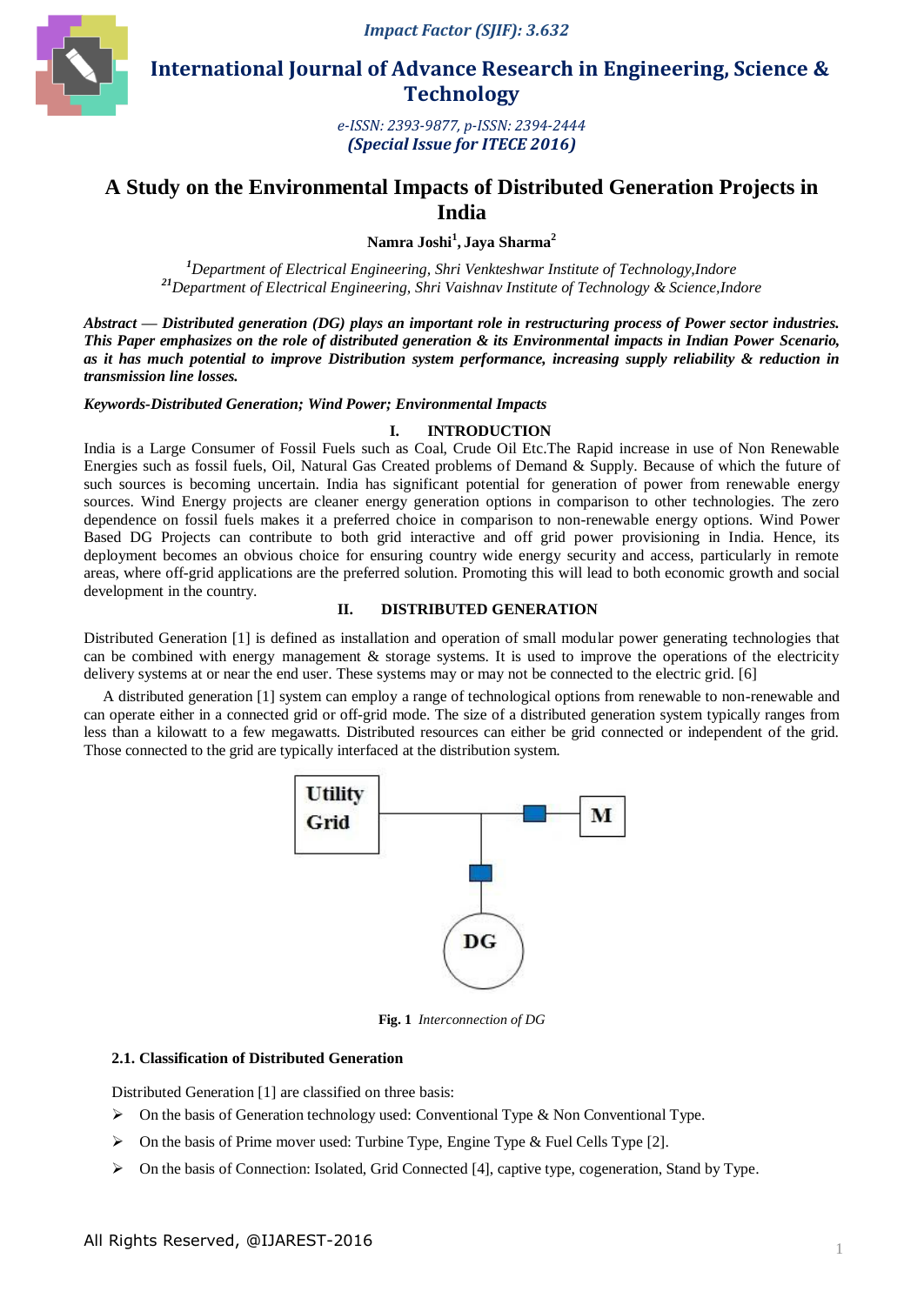### **TABLE I**

#### *SIZE OF DISTRIBUTED GENERATION*

| Type                                 | <b>Size</b>        |  |
|--------------------------------------|--------------------|--|
| Micro Distributed Generation         | 1 Watt $<$ 5 MW    |  |
| <b>Small Distributed Generation</b>  | $5$ KW $<$ 5 MW    |  |
| <b>Medium Distributed Generation</b> | 5 MW < 50 MW       |  |
| Large Distributed Generation         | $50$ MW $< 300$ MW |  |

#### **2.2. Generation Technologies for Distributed Generation**

In power system network electricity generation by DG technologies [4] resources are connected to transmission network.DG supports both renewable & non renewable generating technologies [2]. In General following technologies are used for DG are Diesel engines with very large storage tanks (five days are common),Reciprocating engines similar to diesels that burn natural gas from a pipeline, Micro turbines on natural gas, Wind turbines, Solar arrays, Geothermal, Stream turbine from a small local stream, Wave & Tidal Power[2].

# **TABLE II**

#### *AVAILABLE TECHNOLOGIES FOR DISTRIBUTED GENERATION*

| <b>Technology</b>                  | <b>Typical available size</b> |  |
|------------------------------------|-------------------------------|--|
| <b>Internal Combustion Engines</b> | $5$ kW $-10$ MW               |  |
| Geothermal                         | $5 - 100$ MW                  |  |
| Wind Turbine                       | $200 W - 3 MW$                |  |
| <b>Biomass</b>                     | 100 kW $-20$ MW               |  |
| Small Hydro                        | $1 - 100$ MW                  |  |
| Ocean Energy                       | $0.1 - 1$ MW                  |  |
| Solar Thermal                      | $1 - 10$ MW                   |  |
| Photovoltaic Arrays                | $20 W - 100 kW$               |  |
| <b>Battery Storage</b>             | $0.5 - 5$ MW                  |  |
| <b>Fuel Cells</b>                  | 250 kW $-5$ MW                |  |

#### **III. IMPACTS OF DISTRIBUTED GENERATION**

Renewable Energy based Distributed Generation projects are cleaner energy generation options in comparison to other technologies. The zero dependence on fossil fuels makes it a preferred choice in comparison to non-renewable energy options. It is evident that the  $CO<sub>2</sub>$  emissions from wind power are much lower than that of coal or natural gas based energy generation.[3][5]

#### **3.1 Wind Power in India**

India ranks fifth amongst the wind-energy producing countries of the world after Germany, Spain, USA and China. Estimated potential is around 45000 MW at 50 m above ground level. Wind farms have been installed in more than 9 States. More than 95% of installed capacity belongs to private sector in seven States. A good number of wind turbine manufacturers are active in India and producing Wind Electric Generators (WEGs) of rating 225 kW to 2100 kW. The Ministry of New & Renewable Energy (MNRE), Govt. of India has established a centre for wind energy technology at Chennai with field test station at Kayathar to act as technical focal point for wind power development in the country. Financial assistance for renewable source of energy is available through Indian Renewable Energy Development Agency (IREDA), a supporting arm of MNRE.[6]

#### **TABLE III**

*STATE WISE WIND POWER CAPACITY*

| <b>State</b> | <b>Capacity in</b><br>МW |  |
|--------------|--------------------------|--|
| Kerala       | 35.1                     |  |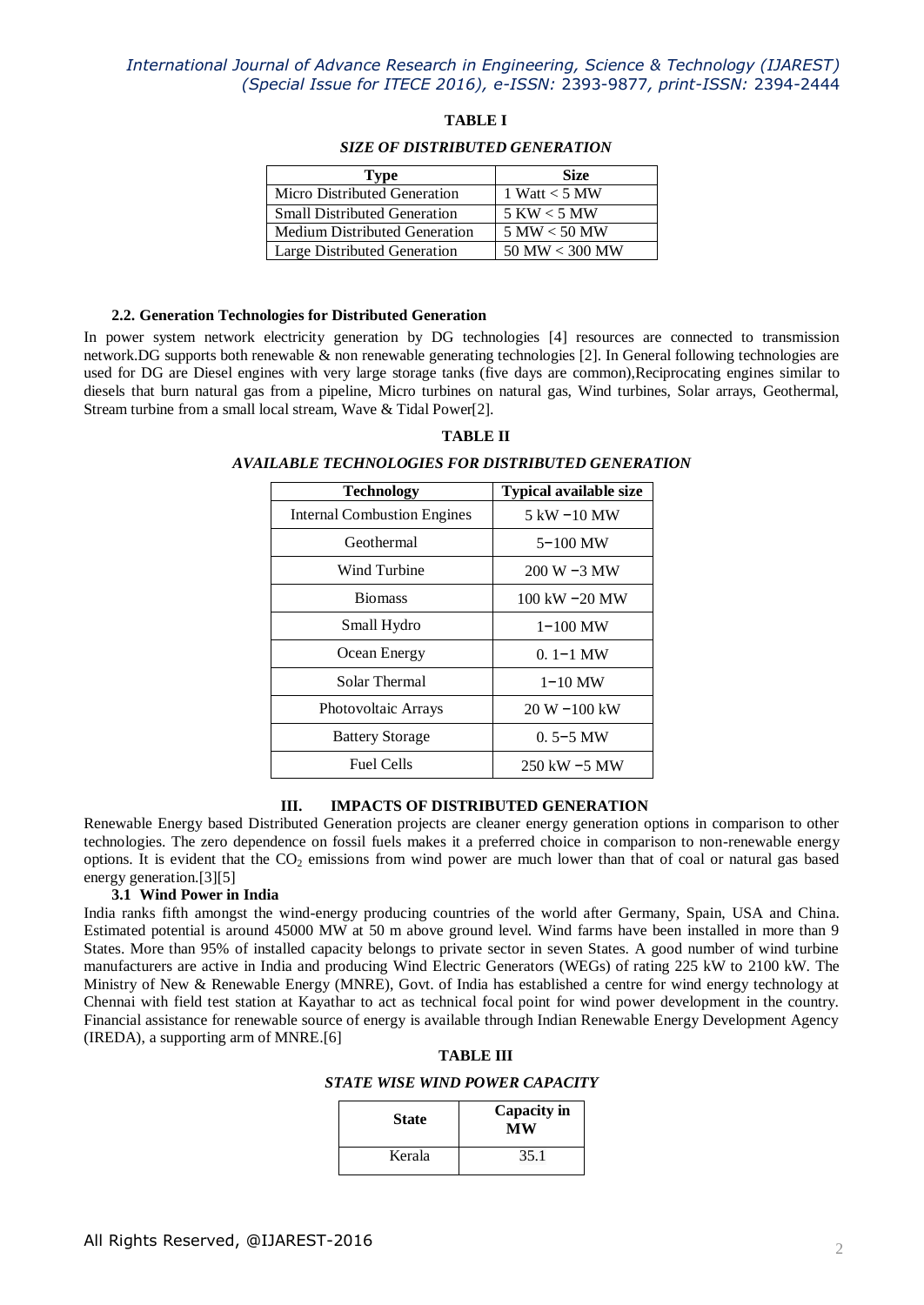| Total             | 23447.5 |  |  |
|-------------------|---------|--|--|
| Others            | 4.3     |  |  |
| <b>Tamil Nadu</b> | 7455.2  |  |  |
| Maharashtra       | 4450.8  |  |  |
| Gujrat            | 3645.4  |  |  |
| Rajasthan         | 3307.2  |  |  |
| Karnataka         | 2638.4  |  |  |
| Andhra<br>Pradesh | 1031.4  |  |  |
| Madhya<br>Pradesh | 879.7   |  |  |

### **3.1.1 Impacts of Wind Power Projects**

As compared to Non renewable energy options, wind projects have relatively lower associated emissions. Wind projects are even cleaner to solar projects as it can remain operational throughout the day, unlike solar which can operate only in presence of sun. Also wind projects are normally of higher capacity in comparison to solar projects.[8]In order to analyze the impact of commissioning and operations of wind farms, five wind project sites are considered. These sites were located in states Madhyapradesh, Tamilnadu and Maharashtra. Summary of the findings from site visits is depicted in table below.

### **TABLE IV**

#### *SUMMARY: WIND PROJECTS SITES*

|                                     | <b>Site Location</b>   |                        |                               |                     |                         |
|-------------------------------------|------------------------|------------------------|-------------------------------|---------------------|-------------------------|
| <b>Impact Category</b>              | Dewas<br>Madhyapradesh | Jaora<br>Madhyapradesh | Morgiri<br>Maharashtra        | Panirl<br>TamilNadu | Vaigiakula<br>TamilNadu |
| Project<br><b>Completion Status</b> | Completed              | Completed              | Not Completed                 | Completed           | Completed               |
| No. of Machines                     | 64                     | 19                     | Project Under<br>Construction | 06                  | 01                      |
| Soil Erosion                        | N <sub>o</sub>         | N <sub>o</sub>         | Yes                           | N <sub>0</sub>      | No                      |
| Noise Pollution                     | N <sub>o</sub>         | No                     | N <sub>o</sub>                | N <sub>o</sub>      | N <sub>0</sub>          |
| Natural Habitat<br>Loss             | N <sub>o</sub>         | No                     | Yes                           | N <sub>0</sub>      | No                      |
| <b>Tree Loss</b>                    | N <sub>o</sub>         | N <sub>o</sub>         | Yes                           | N <sub>0</sub>      | N <sub>0</sub>          |

The following table shows the environmental and socio-economic impacts associated with operational activity that may cause an impact on the environmental and social attribute; the actual impact; the law, act or policy that is used/can be used to manage the issue. Impacts have been analyzed at the site level for environmental and social attributes of air, noise, water, biodiversity, human health and safety, community and land.[9]

#### **TABLE V**

#### *ENVIRONMENTAL IMPACTS OF WIND POWER BASED DG PROJECTS*

| <b>Parameter</b> | <b>Activity responsible</b><br>for Pollution | <b>Associate Issues</b> | <b>Significance of Impact</b> | <b>Related Laws</b> |
|------------------|----------------------------------------------|-------------------------|-------------------------------|---------------------|
|------------------|----------------------------------------------|-------------------------|-------------------------------|---------------------|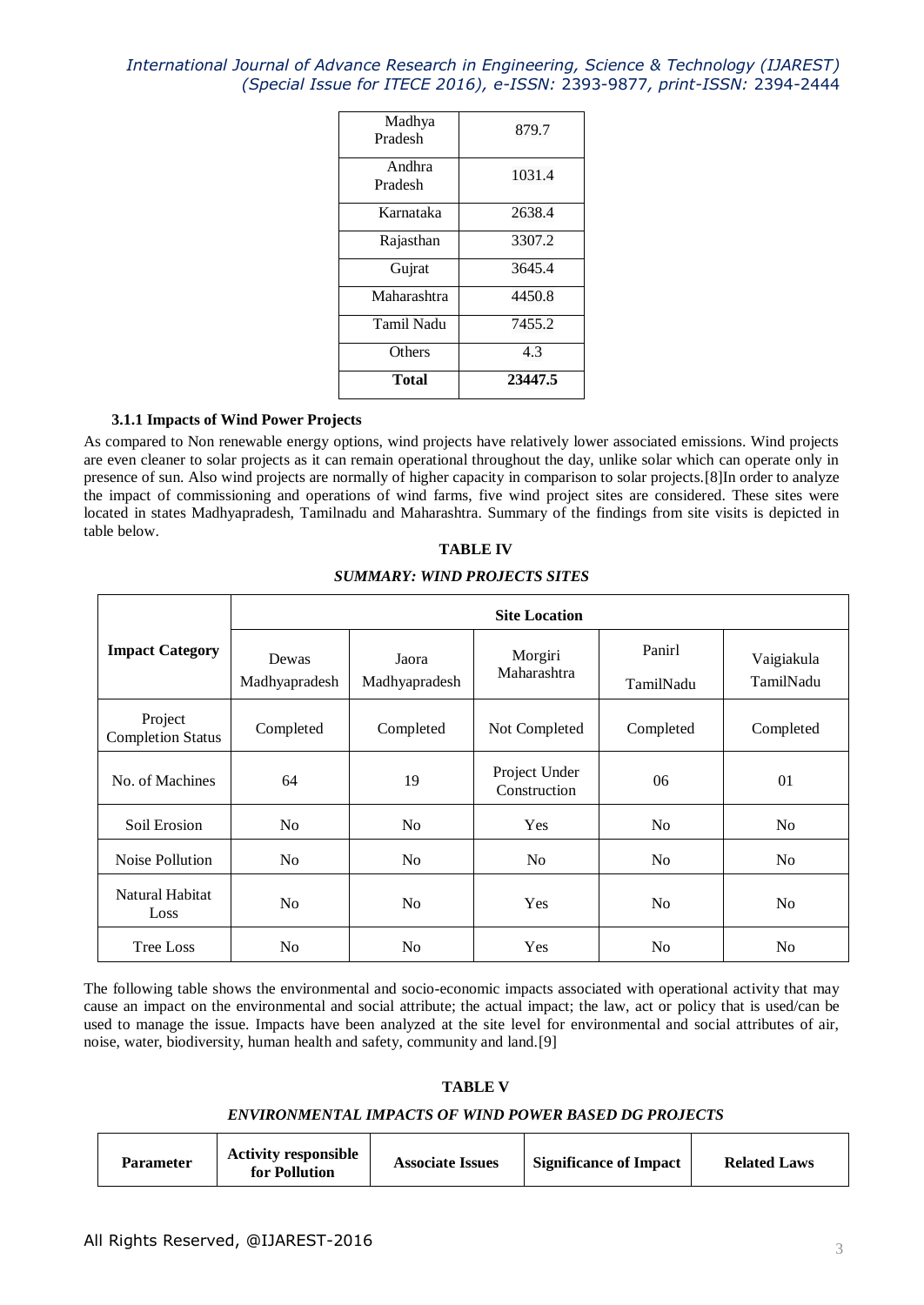| <b>Noise</b> | Running $\&$<br>Operations of Wind<br>mill.                                                                                    | Effect of Noise on<br><b>Surrounding Areas</b>                                                     | Noise Pollution was not<br>reported by vicinity<br>resident persons                                                                                                                     | Noise Rules 2000                        |
|--------------|--------------------------------------------------------------------------------------------------------------------------------|----------------------------------------------------------------------------------------------------|-----------------------------------------------------------------------------------------------------------------------------------------------------------------------------------------|-----------------------------------------|
| Land         | For Windmill<br>Projects 2-3 acres of<br>land is required for<br>per MW on an<br>average in<br>agricultural or forest<br>areas | Perceived Conflict<br>with local community<br>if common resources<br>are put to commercial<br>Use. | Agricultural Land was<br>found to be acquired by<br>paying market rates.<br>In such cases local<br>persons are allowed to<br>use natural resources<br>which come under<br>project area. | Land Acquisition Act<br>Forest Act 1980 |
| Water        | Wind Farms Operation do not result in Water Pollution                                                                          |                                                                                                    |                                                                                                                                                                                         |                                         |
| Air          | Wind Farms Operation do not result in Air Pollution                                                                            |                                                                                                    |                                                                                                                                                                                         |                                         |

# **IV. BENEFITS & LIMITATIONS OF DISTRIBUTED GENERATION**

### **4.1 Benefits of Distributed Generation**

- It may reduce the need for Large Infrastructure because DG can be constructed at Load Location [4].
- $\triangleright$  It has a lower capital cost, less Installation time & payback period.
- $\triangleright$  With some technologies produce zero pollutants emissions over its useful life.
- $\triangleright$  The connection of DG to the power system could improve the voltage profile, power quality and support voltage stability. Therefore, the system can withstand higher loading situations.
- $\triangleright$  It can be use in remote areas where central transmission access is not available sometimes take advantage of renewable energy sources because of the high cost of fossil fuel transport or of extending transmission[2].
- It Provides Power for local use, It may reduce pressure on distribution & Transmission.
- $\triangleright$  The installation of DG takes less time and payback period. Many countries are subsidizing the development of renewable energy projects through a portfolio obligation and green power certificates. This incentives investment in small generation plants.
- > It offers Customers a Choice in Meeting their Energy Needs.

### **4.2 Limitations of Distributed Generation**

- $\triangleright$  There are No Uniform National Interconnection Standards for Small Distributed Generation System. [1]
- $\triangleright$  Interconnection [4] may involve communication with several different organizations.
- The Environment Regulations & permits process that have been developed for larger distribution generation projects make such type of large DG Projects uneconomical.
- The Setting of Relay should be done consistently when DG Connection or Disconnection has to be made with the network as short circuit level of network has changed.[4]
- Sometimes it uses power electronics based converters to increase control over system but it may inject harmonics in the system.[4]
- $\triangleright$  It is a site specific technology and sites that are well suited to the harnessing of water power and are also close to a location where the power can be economically exploited are not very common.

### **CONCLUSION**

Based on the aforesaid discussion and data about the utility and reliability of Distributed Generation [1] system. This can be concluded that Wind based DG projects have comparatively low environmental externalities that too are limited to project development phase. These projects don't generate solid or liquid effluents during operations and thereby pollution of land, surface water or ground water resources is not anticipated from such projects. During the operations phase the impacts on the surrounding environment are negligible, and are reversible in nature and can be mitigated by proper Environmental Management plan. As Wind Power has lowest environmental impact so it is preferable option for DG Projects.

### **REFERENCES**

- [1] T. Ackerman, G. Anderson, L. Sodder (2001), *Distributed Generation: A definition,* Electric Power Systems Research, vol.57, p.p. 195–204.
- [2] Banerjee R (2006), Comparison of options for distributed generation in India. Energy Policy, vol.34, p.p.101–11.